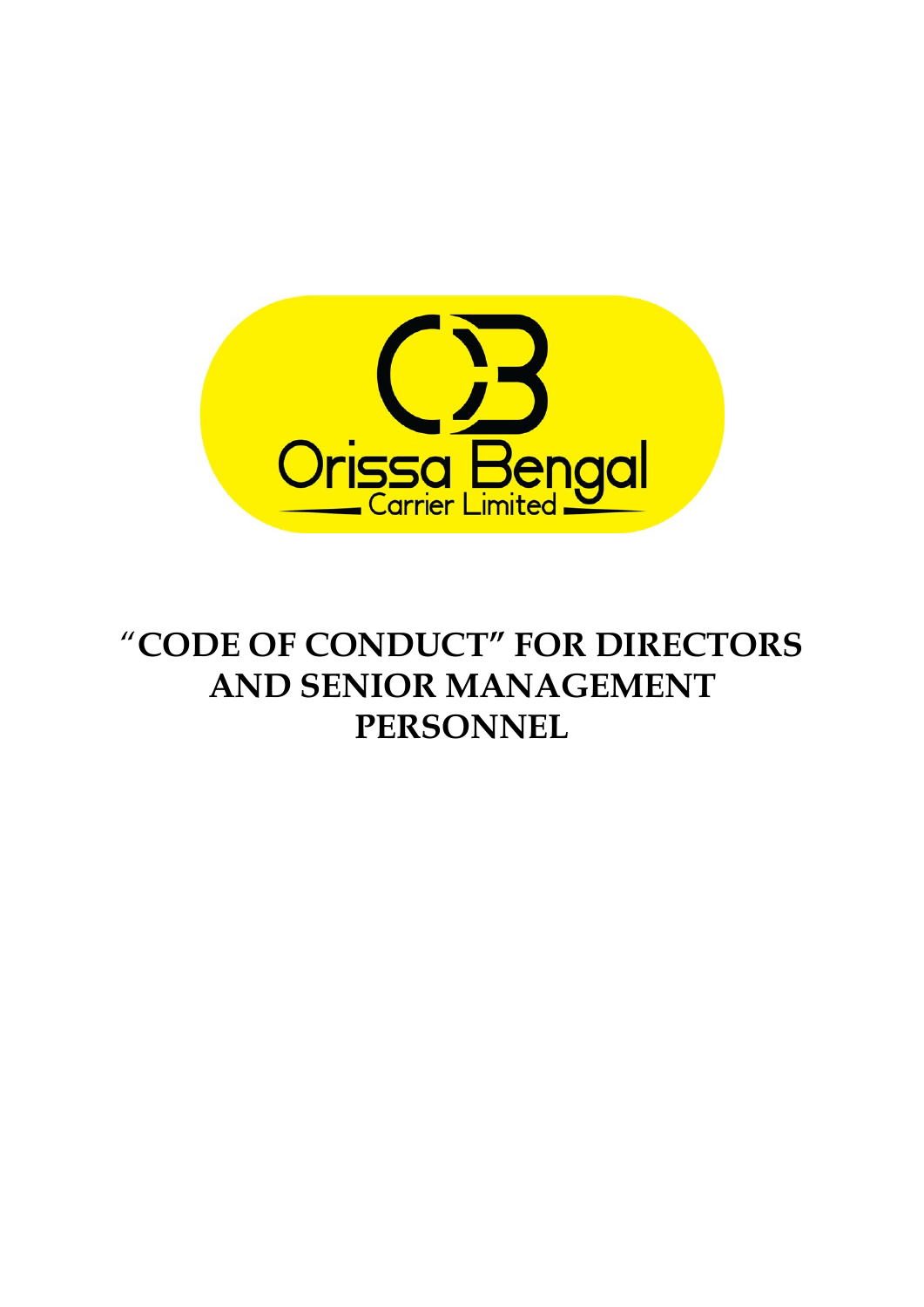## **INTRODUCTION**

The purpose of this Code of Conduct (hereinafter referred to as "Code" or "OBCL– Code of Conduct") is to conduct the business of the Company in accordance with the applicable laws, rules, and regulations and with the highest standard of ethics and values. The matters covered in this Code are of utmost importance to the Company, shareholders and other stakeholders. This Code shall come into force with immediate effect.

Each and every Director and Officer (as defined herein below) shall be duty-bound to follow the provisions of this Code in letter and spirit. Any instance of non-compliance of any of the provisions shall be a breach of ethical conduct and shall be viewed seriously by the Company. Accordingly, the Director and Officer (as defined herein below) are expected to read and understand this Code and uphold these standards in their business dealings and activities.

This model code of conduct for Directors and Senior Management personnel is a guide to help Directors on the Board & Senior Management team of the company to live up to the companies ethical standards.

# **APPLICABILITY**

This Code of Conduct applies to the following:

1. All Members of the Board of Directors of the Company; (hereinafter referred to as the "Directors")

2. Following Personnel's / Senior Manager Personnel's of the Company

- a. Chief Executive Officer;
- b. Company Secretary / Compliance Officer;
- c. Chief Financial Officer;
- d. All Departmental/Functional heads of different functions of the Company. (By whatever designation they are called, hereinafter referred to as "Officers")
- e. All members of management one level below the executive directors.

Nothing in this Code, in any company policies and procedures, or in other related communications (verbal or written), creates or implies an employment contract or term of employment.

Directors and Officers should sign the acknowledgment form at the end of this Code and return the form to the Company indicating that they have received, read and understood, and agree to comply with the Code. Directors and Officers will be asked to sign an acknowledgment at the commencement of each financial year indicating their continued understanding of the Code.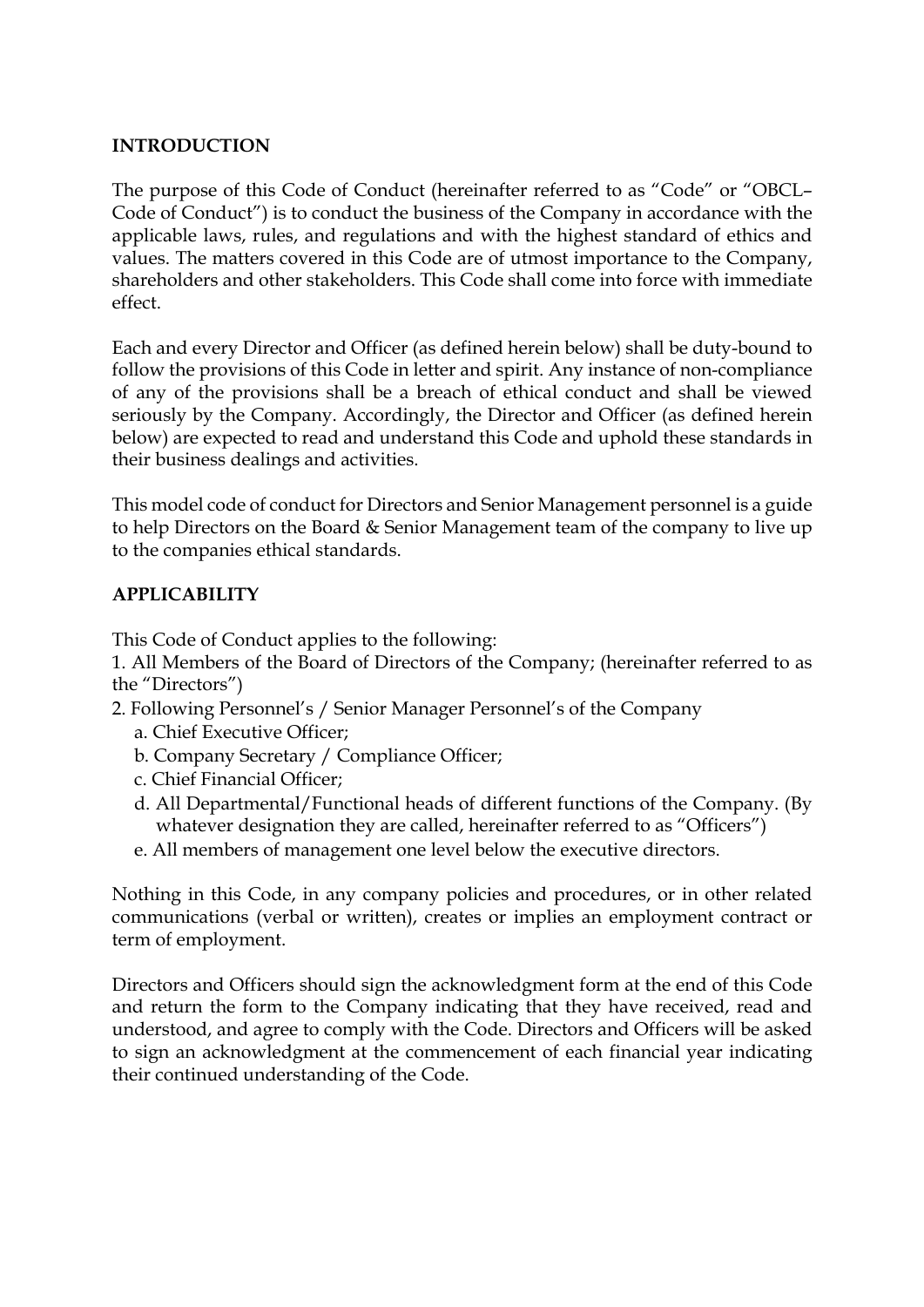# **PURPOSE**

The prime purpose of the Code of Conduct is to create an environment where all the Directors and Officers of the Company maintain an ethical standard and compliance to the ethical standards that are laid down. This code of conduct will act as guideline to all to:

- Promote honest and ethical conduct.

- Maintain a corporate climate in which the integrity and dignity of each individual is valued and promoted.

- Assure compliance with laws, rules and regulations that govern the Company's business activities; and

- Assure the proper use of the Company's assets.

## **GUIDELINES**

This Code does not specifically address every potential form of unacceptable conduct, and it is expected that the Directors and Officers of the Company will exercise good judgment in compliance with the principles set out in this Code. The Directors and Officers of the Company have a duty to avoid any circumstance that would violate the letter or spirit of this Code.

a) Comply with all applicable laws, rules, regulations, confidentiality obligations and other corporate policies of the Company.

b) Follow all policies, procedures and internal control systems of the Company.

c) Act honestly, in good faith and in the best interest of the Company.

## **HONEST AND INTEGRITY**

We expect all the Directors and Officers to act in accordance with the highest standards of personal and professional integrity, honesty and ethical conduct, while working at the Company's premises, at offsite locations, at Company's sponsored business and social events, and/or at any other place where the Director and Officer represent the Company. We consider honest conduct to be conduct that is free from fraud and/or deception. We consider ethical conduct to be conduct conforming to the accepted professional standards of conduct. Ethical conduct includes ethical handling of actual or apparent conflicts of interest as specified below between personal and professional relationships.

## **CONFLICT OF INTEREST**

## **General Guidance**

The Directors and senior management personnel are expected to avoid and disclose any activity or association that creates or appears to create a conflict between the personal interests and the Company's business interests. A conflict of interest exists where the interests or benefits of one person or entity conflict with the interests or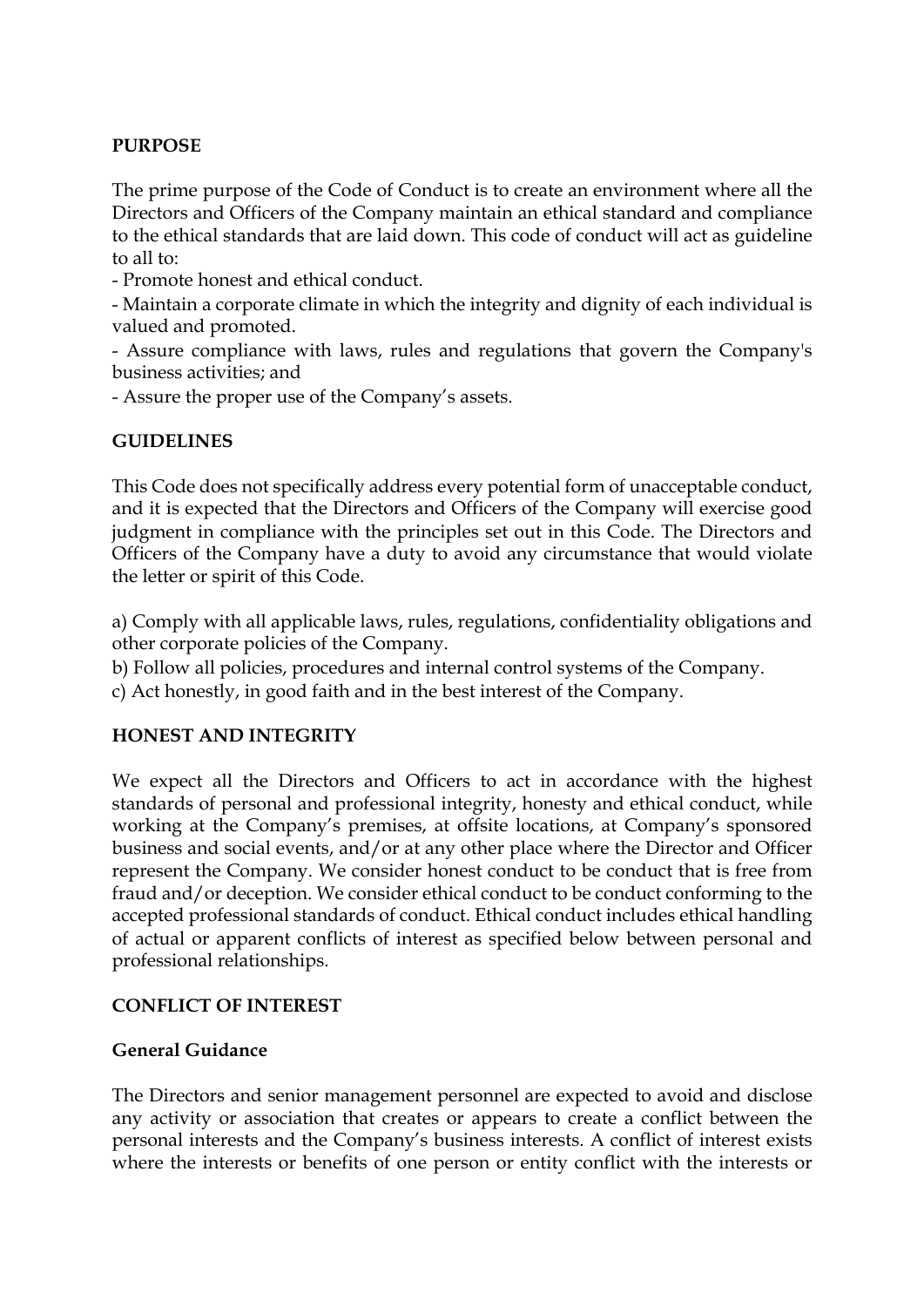benefits of the Company. Relationships with prospective or existing clients, syndicates, associates, advisors, competitors or regulators must not affect the independent and sound judgment on behalf of the Company.

General guidelines to better understand several of the most common examples of situations that may cause a conflict of interest are listed below. Directors & the senior management personnel are required to disclose to the Board any situation that may be, or appear to be, a conflict of interest. When in doubt, disclosure is the best way out.

# **(a) Related parties**

As a general rule, Director and Officer before conducting Company business with a relative and/or with a business in which a relative is associated in any significant role, must disclose their interest before the Board of Directors of the Company and take their prior approval for the same.

# **(b) Outside Employment**

Executives Directors and Senior Management personnel shall not work for or receive payments for services from any clients, syndicates, associates, advisors, competitors of the Company without approval of the Board. Any outside activity must be strictly separated from the company's employment and should not harm job performance at the company. The Executive Directors and the Senior Management personnel shall devote themselves exclusively to the business of the Company.

# **(c) Board Memberships**

Acceptance of directorship on the board of other companies, which compete, with the Company amounts to conflict of interest. Helping the community by serving on Boards of non-profit or welfare organizations is encouraged, and does not require prior approval.

# **(e) Investments**

Directors and Senior Management personnel may not allow their investments to influence, or appear to influence, their independent judgment on behalf of the Company. This could happen in many ways, but it is most likely to create the appearance of a conflict of interest if a Director or Senior Manager has a significant investment in a competitor, supplier, customer, or distributor and his decisions may have a business impact on this outside party.

# **(f) Diversion of Business:**

Directors and Senior Management personnel shall not divert business opportunities of the Company, by exploiting for their own personal gain. However the Directors and Senior Management personnel can pursue such business opportunities once they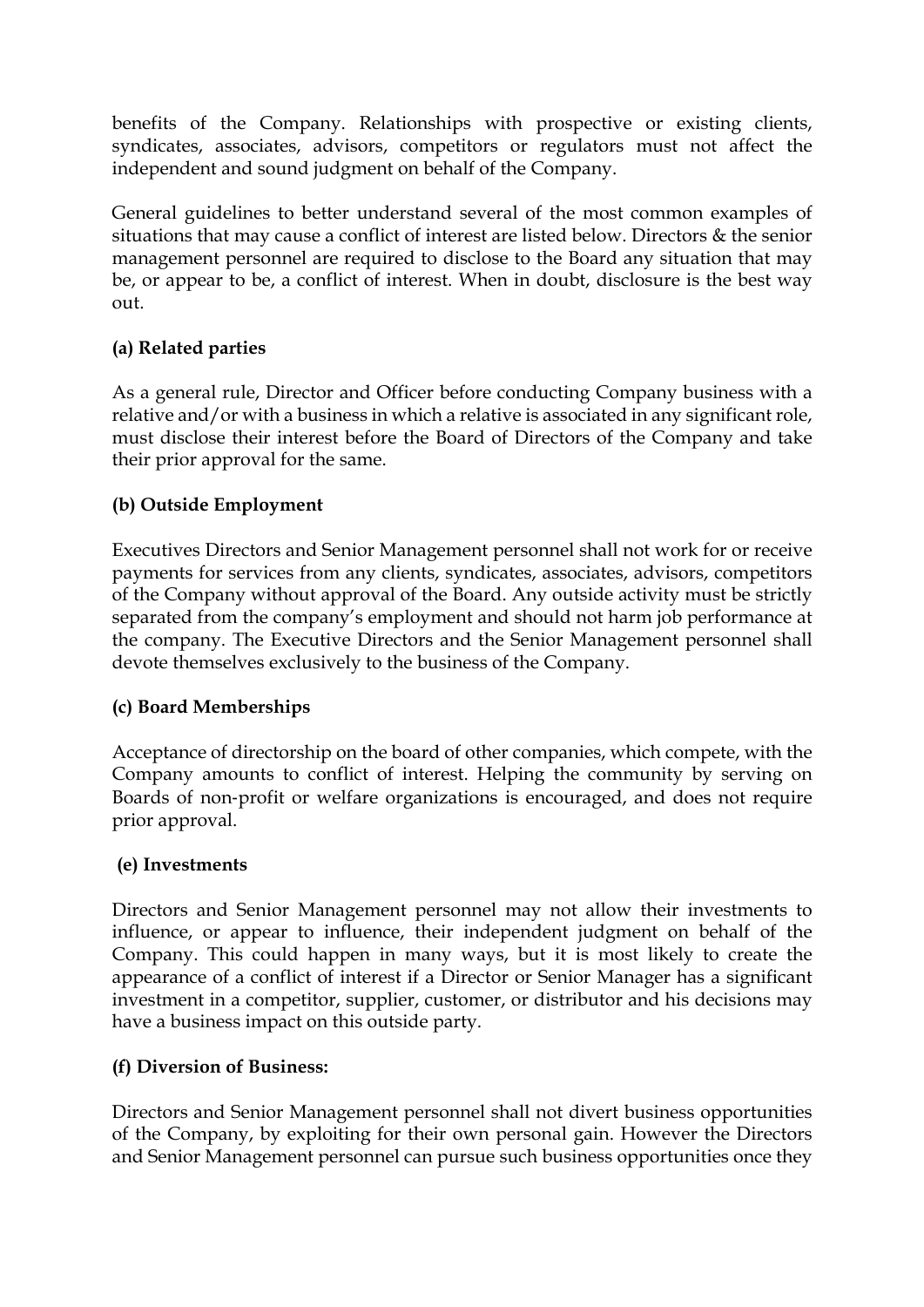are fully disclosed to the company and the company declines to pursue such opportunities.

# **(g) Use of Company's assets:**

The assets of the Company shall be used for legitimate business purposes and shall not be used for personal purposes. Incidental personal use, if reasonable, does not amount to violation of the code.

# **(h) Corporate opportunities:**

Director and Officer shall not exploit for their own personal gain, opportunities that are discovered through the use of Company property, information or position, unless the opportunity is first disclosed in writing to the Company's Board of Directors.

# **(i) Others:**

It would be impracticable to attempt to list all possible conflict of interest situations and it is possible that other such situations, which are not enumerated above, may arise. All such situations, which arise any questions or doubts, may please be brought to the notice of the Board for appropriate decision.

Every Director and Officer who is required to make a disclosure as mentioned above shall do so, in writing, to his or her immediate superior, who shall forward the information along with comments to the person designated for this purpose by the MD/CEO, who in turn will place it before the MD/CEO and/or the Board of Directors/executive committee appointed by the Board and, upon a decision being taken in the matter, the employee concerned will be required to take necessary action as advised to resolve/avoid the conflict.

If a Director or Officer fails to make a disclosure as required herein, and the management of its own accord becomes aware of an instance of conflict of interest that ought to have been disclosed by the employee, the management shall take a serious view of the matter and consider suitable disciplinary action against the employee.

# **INSIDER TRADING**

Directors and Officers should observe all applicable laws and regulations including the Company policies and Codes as applicable to them with respect to the purchase and sale of the Company's securities.

The Directors or Officers of a Company and his or her immediate family shall not derive any benefit or assist others to derive any benefit from access to and possession of Price Sensitive information about the Company or the Group.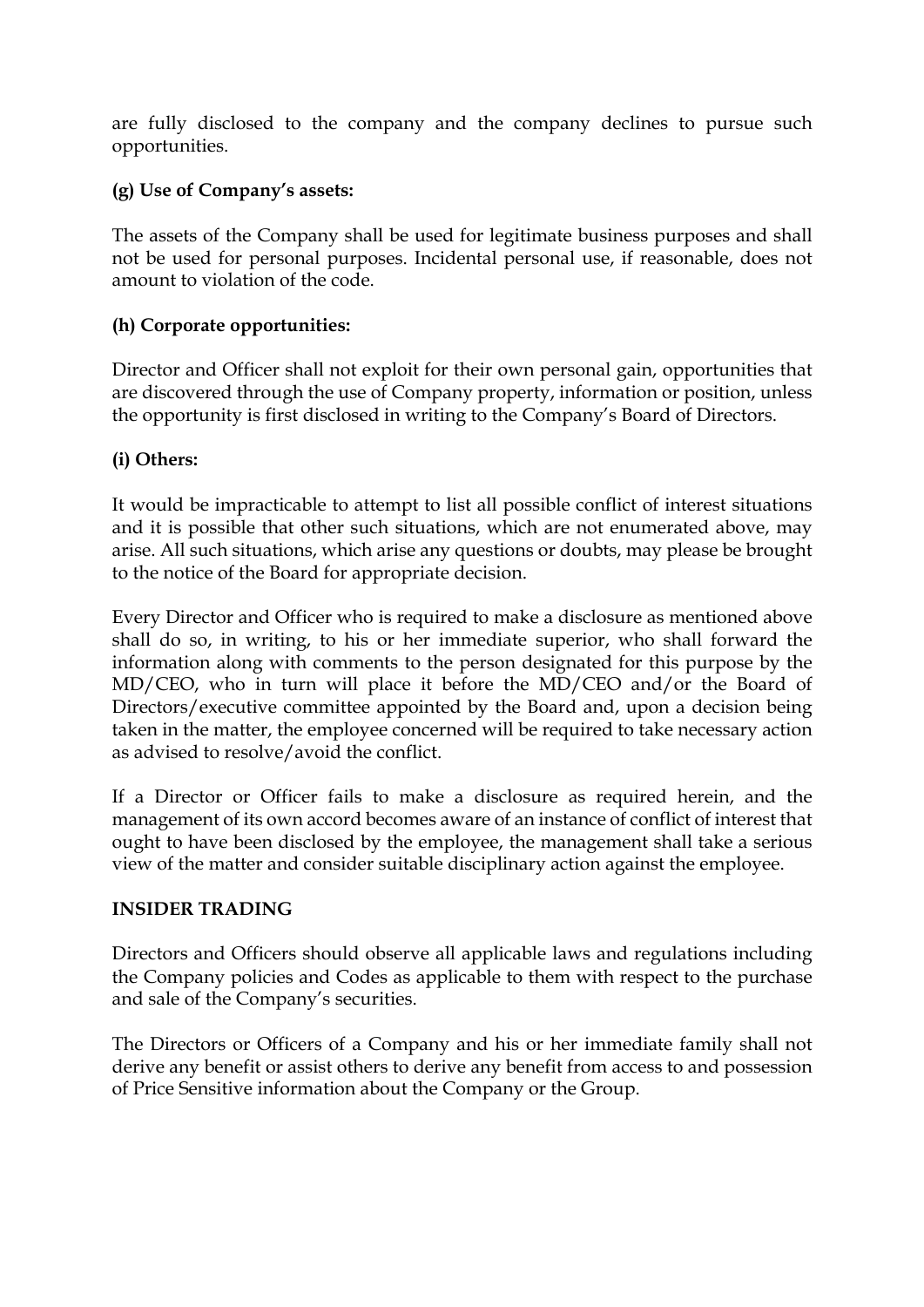An employee of a company shall not use or proliferate price sensitive information which is not available to the investing public and for making or giving advice on investment decisions on the securities of the Company on which such Price Sensitive information has been obtained.

Such Price Sensitive information shall include (but not limiting) the following:

- Acquisition and divestiture of businesses or business units;
- Financial Information such as profits, earnings and dividends;
- Announcement of new projects or developments;
- Asset revaluations;
- Investment decisions/plans including raising finances;
- Restructuring plans;
- Major MOUs and JV Agreements;

## **CONFIDENTIAL INFORMATION**

The Directors and Senior Management Personnel should maintain confidentiality of information entrusted to them in carrying out their duties and responsibilities. The matters discussed at the Board/Committee Meetings must not be disclosed outside appropriate and reasonable circles. The Company's confidential and proprietary information shall not being appropriately disclosed or used for the personal gain or advantage of any Director. These obligations apply not only during a Director's term, but thereafter as well unless said information becomes public.

## **FAIRDEALING**

The Directors and Senior Management Personnel should endeavor to deal fairly and not seek to take unfair advantage of the Company through manipulation, concealment, abuse of privileged information, misrepresentation of material facts or any other unfair dealing.

## **LEGAL COMPLIANCE**

The Directors and Senior Management personnel shall acquire appropriate knowledge of the legal requirements relating to their duties sufficient to enable them to perform their obligations diligently. The Directors and Senior Management personnel shall also comply with the internal policies and procedures of the Company to the extent applicable to them including but not limited to compliance with Prohibition of Insider trading policy of the company.

Violations of applicable governmental laws, rules and regulations may subject Director and Officer to individual criminal and/or civil liability. Such individual violations may also subject the Company to civil and/or criminal liability and/ or the loss of business.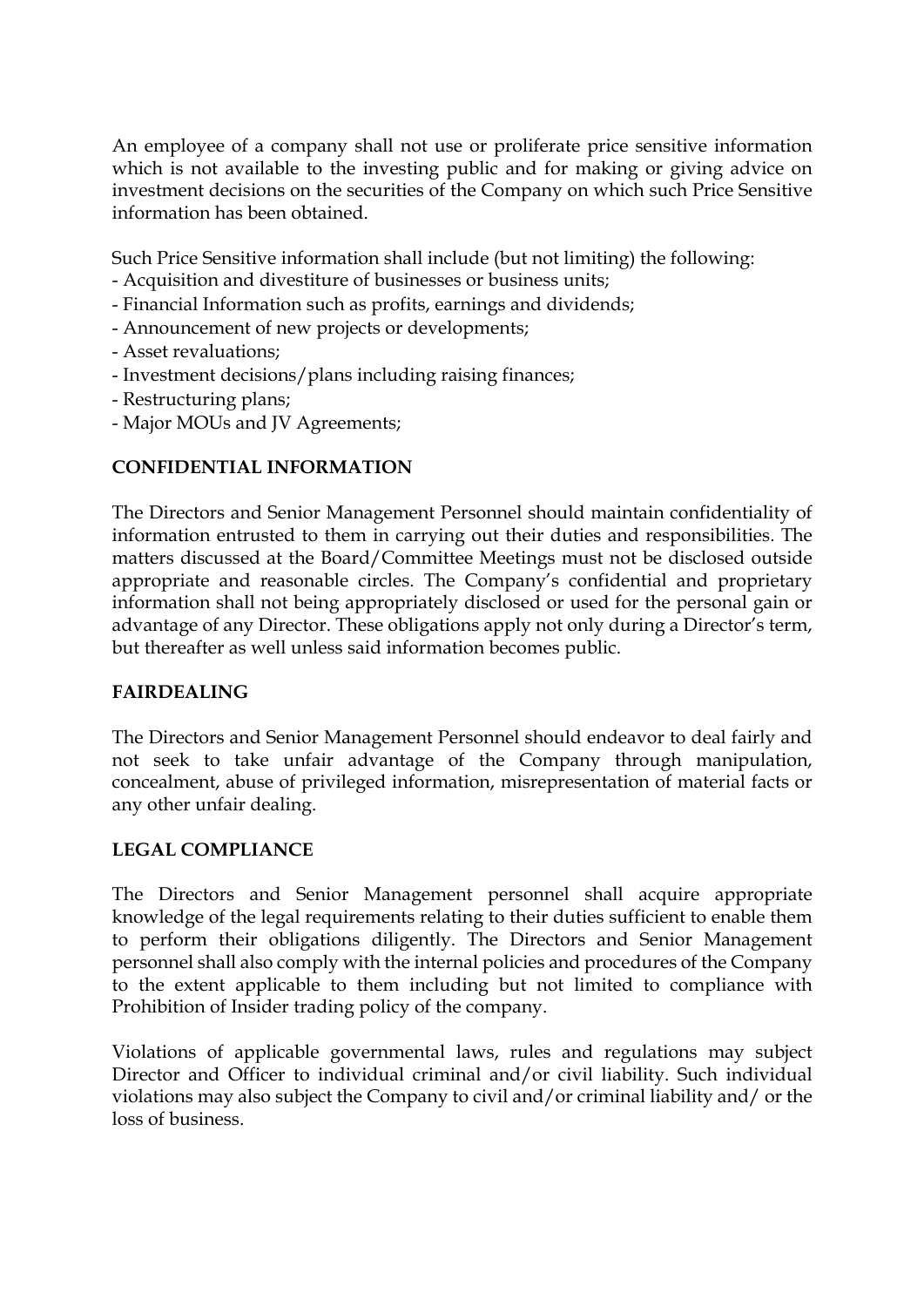In addition, if any Director becomes aware of any information that he believes constitutes evidence of a material violation of any securities or other laws, rules or regulations applicable to the Company or the operation of its business, by the Company, any employee or another Director, then such Director should bring such information to the attention of the Chairman of the Audit Committee.

## **DUTIES OF DIRECTORS**

Every Director of the Company shall endeavor to comply with the provisions of Section 166 of the Companies Act, 2013 and SEBI (LODR) Regulations, 2015, relating to the duties of directors.

In addition, Independent Directors shall also perform the duties as prescribed in Schedule IV to the Companies Act, 2013, as amended from time to time.

## **DISCLOSURES**

Company's policy is to provide full, fair, accurate, timely and understandable disclosure in reports and documents that Company file with, or submit to, the stock exchange, SEBI and/or any other government agency and in all other public communications made by the Company. Company's Directors and Officers have the general responsibility for preparing such filings and communications and shall ensure that the same shall conform to all applicable laws and regulations.

# **ACCOUNTING AND REPORTING**

All the Directors and Officers of the Company are expected to follow the Company's Accounting Policies. All accounting records should accurately reflect and describe corporate transactions. The recordation of such data must not be falsified or altered in any way to conceal or distort assets, liabilities, revenues, expenses or the nature of the activity.

All public disclosures made by the Company, including disclosures in reports and documents filed with or submitted to the Statutory Authorities shall be accurate and complete in all material respects. All the Directors & Officers are expected to carefully consider all inquiries from the Company related to the disclosure requirements and promptly supply complete and accurate responses.

## **NON-COMPLIANCE**

Suspected violations of this Code may be reported to the Chairman of the Board or the Chairman of the Audit Committee. All reported violations shall be appropriately investigated.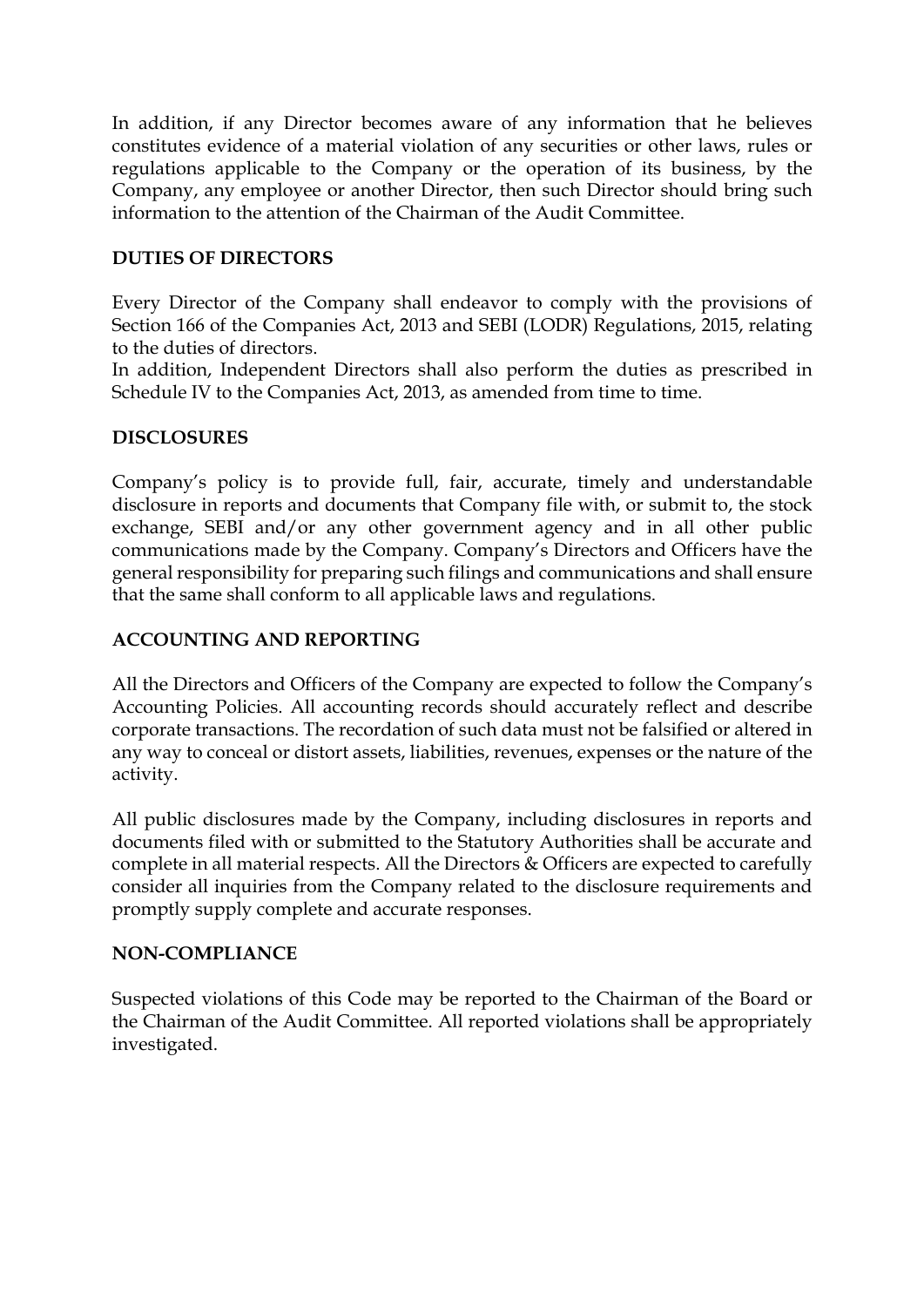## **AMENDMENT TO THE CODE**

We are committed to continuously reviewing and updating our policies and procedures to meet the requirements of any relevant statute or the business interest of the Company. Therefore, this Code is subject to modification. Any amendment of this Code shall be approved in writing by the Company's Board of Directors and promptly disclosed on the Company's website and in applicable regulatory filings pursuant to applicable laws and regulations, together with details about the nature of amendment.

# **AFFIRMATION TO THE CODE**

Every member of board of directors and senior management personnel shall provide in writing affirmation on annual basis affirming compliance with the provisions of this Code as per "Annexure I" within 30 days of closure of every financial year.

Every member of board of directors and senior management personnel shall provide in writing affirmation on appointment to board of directors or senior management personnel as per "Annexure II".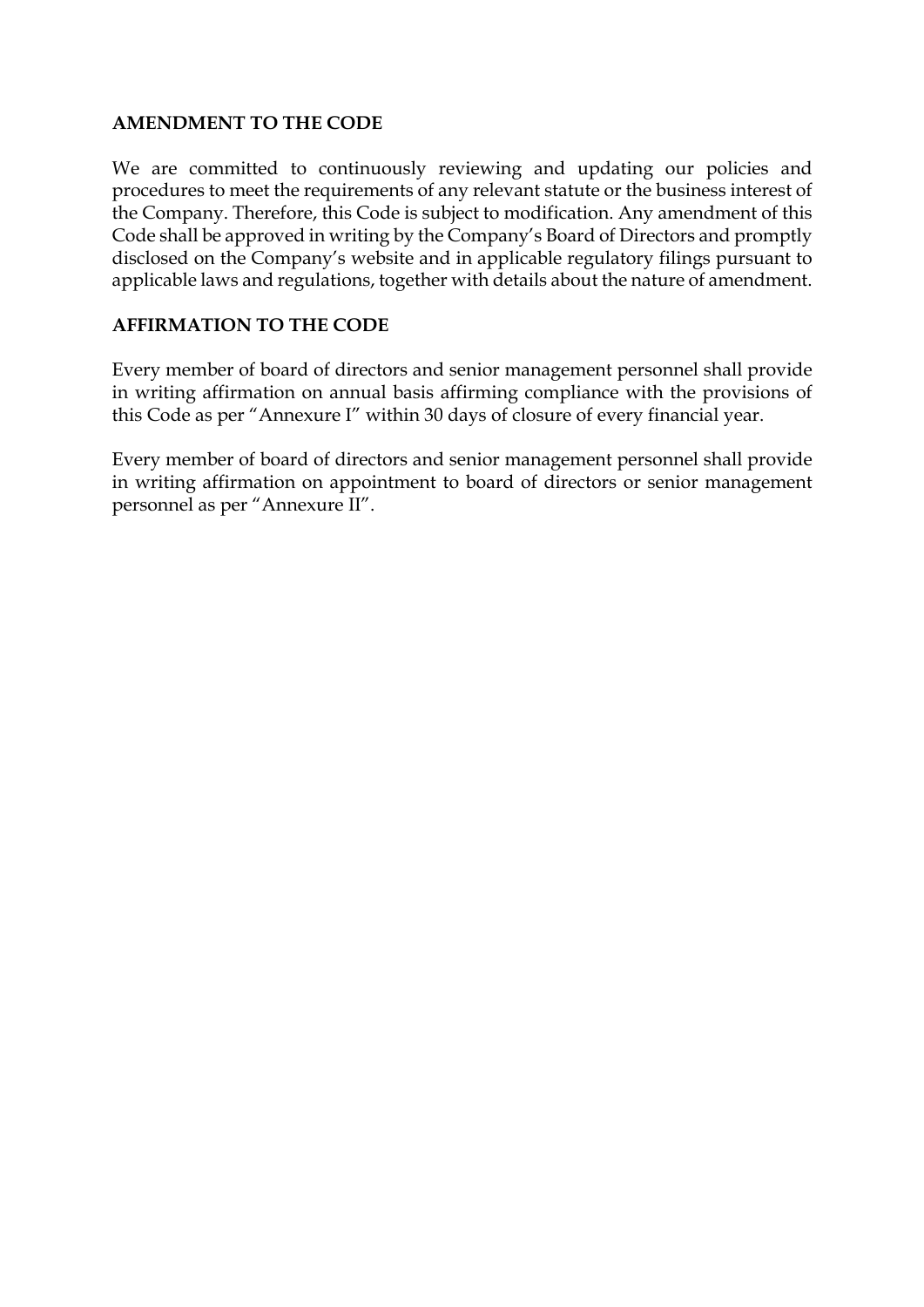## **ANNEXURE – I ANNUAL AFFIRMATION OF COMPLAINCE WITH "OBCL- CODE OF CONDUCT"**

To,

Chief Executive Officer / Company Secretary, **Orissa Bengal Carrier Limited** Address: Jiwan Bima Marg, Pandri, Raipur, 492001

Dear Sir / Madam,

I, Mr./Mrs./Ms. \_\_\_\_\_\_\_\_\_\_\_\_\_\_\_\_\_\_\_\_\_, \_\_\_\_\_\_\_\_\_\_ (Designation) do hereby solemnly affirm, to the best of my knowledge and belief, that I have fully complied with the provisions of the "OBCL– Code of Conduct" for Board Members and Senior Managing Personnel, during the year ended 31st March, \_\_\_\_\_\_\_\_\_\_\_\_\_.

Signature: Name: Designation: Place: Date: